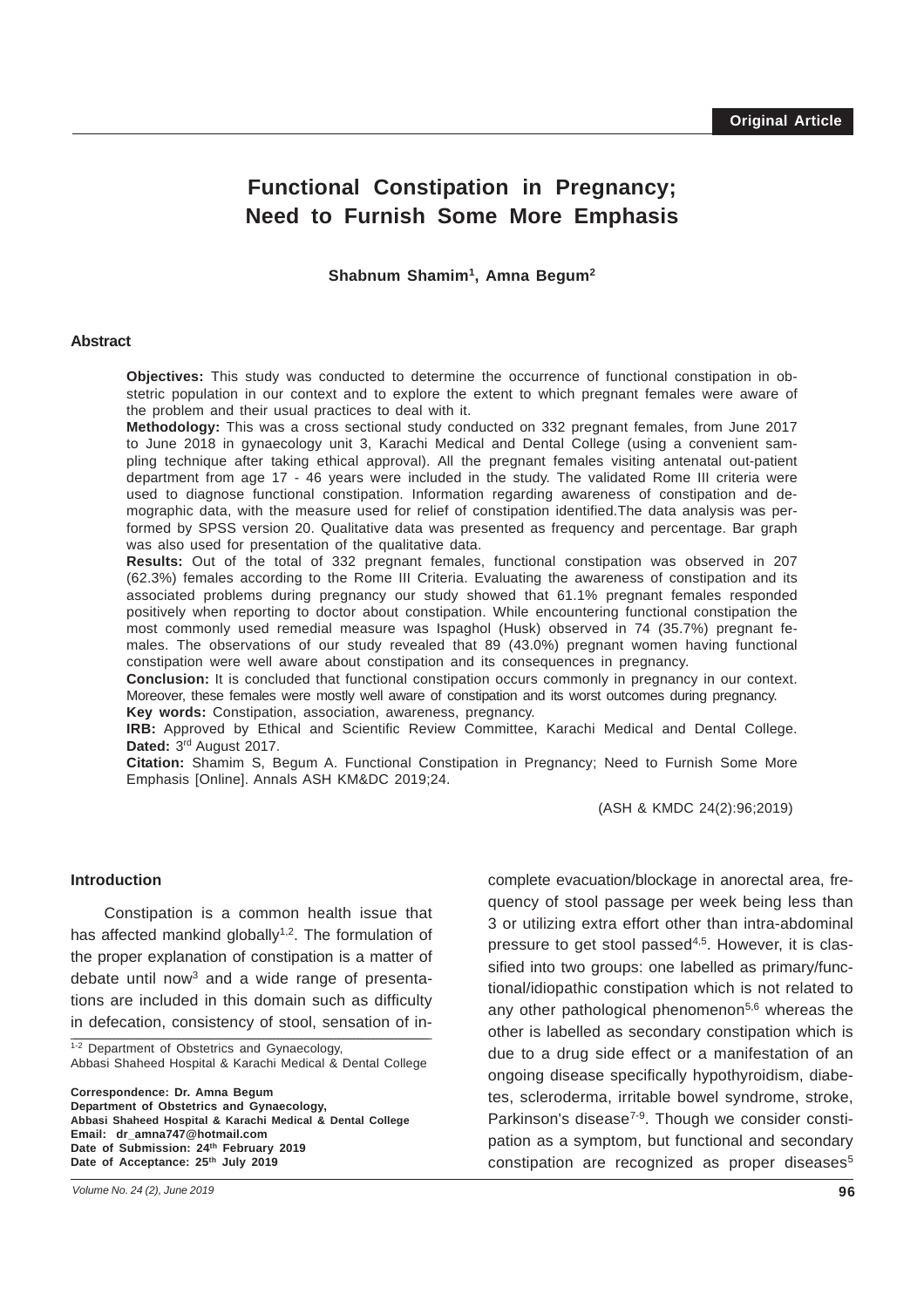and functional constipation serves a considerable share to the overall complaints of constipation across the world<sup>10</sup>. The pathogenesis behind functional constipation is assumed to have multiple contributing factors, including less liquid and fibre intake, genetic makeup and psychological disturbances<sup>11,12</sup>. Despite the fact that functional constipation does not cause mortality, it certainly serves as a financial burden and effects lifestyle of the individual to a great extent<sup>13</sup>.

It is established and observed that a lot of variations take place during pregnancy in order to accommodate and nourish another life inside mother's body, these changes often lead to gastrointestinal disturbances, out of which constipation is a common issue<sup>14</sup>. Most of these modifications are attributed to hormonal changes and a major role is played by increased progesterone level and its effect on smooth muscles, causing slow movement of gastrointestinal intestinal tract; although other hormones such as aldosterone and motilin also participate5,14,16. Besides hormones other factors also play minor roles, including mechanical changes, as uterus pushes abdominal contents and lead to decreased motility, and lifestyle alterations in particular lack of exercise and extended utilization of fat and protein in diet during this period<sup>14</sup>. Similarly, a study has found that constipation in early pregnancy is mainly due to hormonal causes while in late pregnancy constipation is more likely due to mechanical reasons<sup>14</sup>. It has been shown in a previous study that a considerable share for this complaint is contributed by primary constipation<sup>17</sup>, which was either not taken seriously or not identified before by the patient, as pregnancy aggravates the condition<sup>5,18</sup>. Whatever is the reason behind chronic constipation, if left unattended can lead to serious harm to pudendal nerve causing weak pelvic floor muscles and support, this in extreme cases can result in uterovaginal prolapse<sup>19</sup>. Likewise, constipation may alter the approach to delivery as a previous study has determined that females with functional constipation get their baby delivered via caesarean section more than those who do not experience functional constipation; and at very least the patient is left with discomfort and compromised daily life<sup>2,19</sup>. Therefore, it must be recognized using a thorough clinical evaluation during antenatal visits, and this assessment must include previous obstetric history and iron intake during pregnancy, as a study reports the risk of constipation to be increased if the pregnant patient has a history of constipation during previous pregnancy or has increased iron intake during current pregnancy<sup>14</sup>. Furthermore, it is highly recommended to identify whether it's a functional constipation with no associated disease or it is associated with previous history of a disease as the management may vary; nevertheless, all the acknowledged cases should be addressed at the earliest<sup>5,9,11</sup>. The recent clinical practice to deal with constipation during pregnancy is to advise the consumption of roughage and liquids in diet with prescription of any form of allopathic medicine being reserved for the non-respondive cases<sup>14,11</sup>. When all the standard remedies fail to resolve the condition then referring to the specialist for further evaluation is recommended<sup>5</sup>.

The scarcity of epidemiological data regarding constipation in pregnancy specially in this region of world has led to an inefficient clinical approach towards this health problem by clinicians and poor outcomes of otherwise preventable issue. The rationale of this study is to determine the occurrence of functional constipation in our context during pregnancy.

# **Patients and Methods**

This cross sectional study was conducted from June 2017 to June 2018 in Gynaecology Unit-III, Abbasi Shaheed Hospital and Karachi Medical and Dental College using a convenient sampling technique after taking ethical approval. The sample size calculation has been done by using WHO (World Health Organization) recommended software open EPI. The reference study used for this sample size calculation was Jewell DJ, Young G. Interventions for treating constipation in pregnancy. Cochrane Da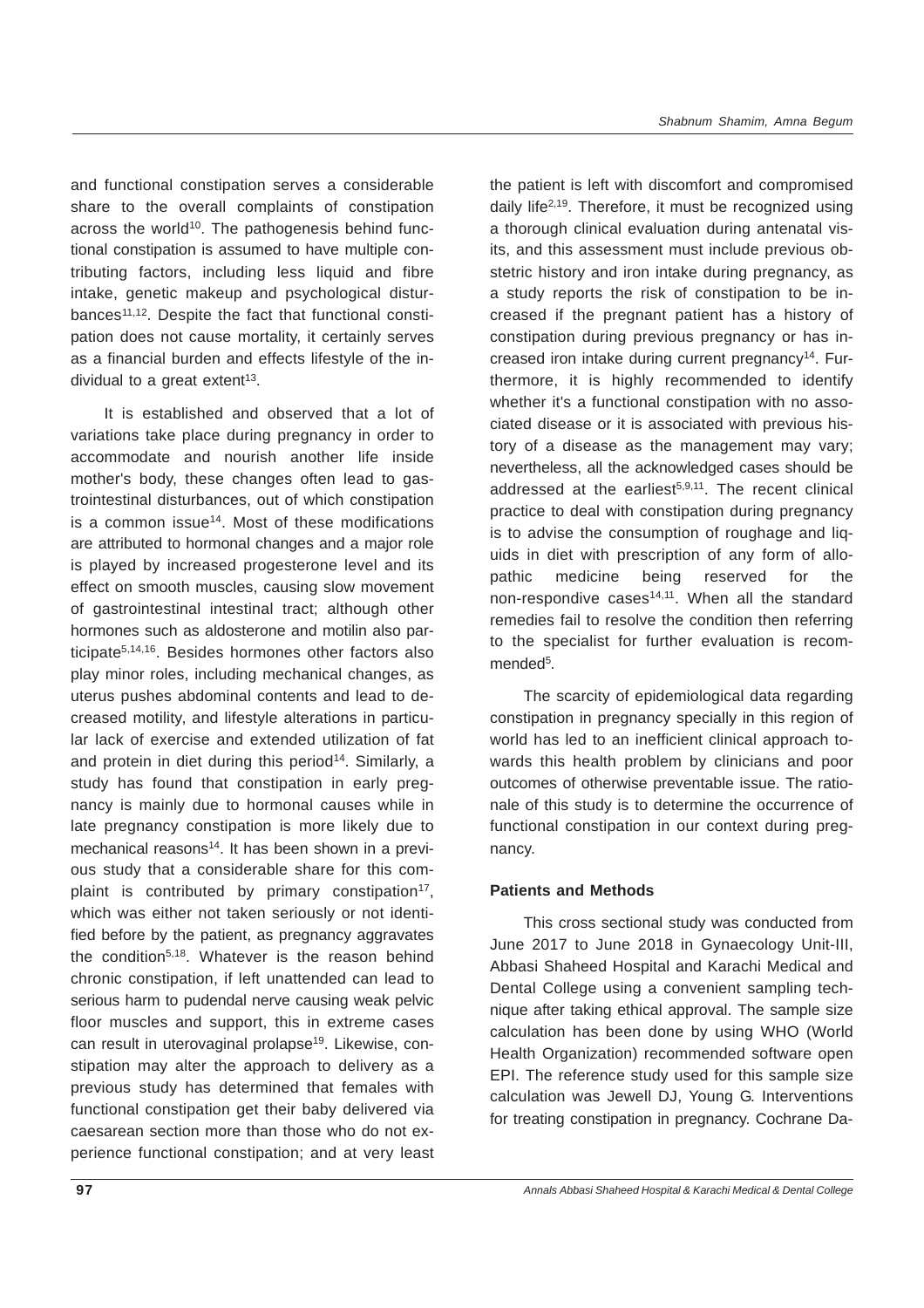tabase Syst Rev 2001(2):CD001142.7 and for our study the sample size calculated was of 332.

All the pregnant females visiting antenatal outpatient department of Abbasi Shaheed Hospital from age 17-46 years in all three trimesters were included in the study and every pregnant woman who denied consent for the study; who was suffering from hypothyroidism, Crohn's disease, irritable bowel syndrome and abnormalities of anal region (fistula and haemorrhoids); who was taking Salbutamol, ritodrine and magnesium sulphate for the prevention of preterm labour; who currently have multiple gestation were excluded from this. Convenient sampling technique was applied for data collection.

The data collection was done from all pregnant ladies coming in antenatal outpatient department of Gynaecology unit 3 regarding functional constipation and were evaluated according to Rome III criteria in local language (Urdu & English), for which post graduates were assigned, who after getting consent, conducted the interviews. Moreover, the confidentiality of all the participants was ensured and forms were filled by researchers and post graduates under their supervision. The questionnaire was designed to get obstetric history, identify func-



according to Rome III Criteria (n=332).

tional constipation in current pregnancy and to get an idea about approach of pregnant ladies regarding constipation and its management.

 Rome III criteria were used to identify functional constipation. A patient must encounter minimum of two symptoms from the stated list of five symptoms (hard consistency of stool, need excessive abdominal pressure to defecate, need other methods to facilitate the passage, feeling of dissatisfaction after defecation and sensation of obstacle in passage of stool) for the shortest period of 12 weeks in order to satisfy the criteria.

The data analysis was performed by SPSS version 20. Data was presented as frequency and percentage regarding number of patients having functional constipation according to Rome III criteria. Bar graph was also used for representation of the data. Chi-square test was used to assess the association. P-value of≤0.05 was taken as significant.

#### **Results**

This study explored the frequency of functional constipation in pregnancy and knowledge concerning the constipation among 332 pregnant females residing in Karachi. During our study the most common educational status of pregnant females was found to be matriculation with the frequency of 120 (36.1%). On the other hand, the least common level of education was graduation, observed in 41 (12.3%) females. Regarding occupation of the pregnant women enrolled to our study, most common was housewife with frequency of 288 (86.7%). Similarly, least common occupation was recorded to be related to the nursing profession. The type of washroom used by the pregnant women in our study were Asian water closet and commode. The frequency of Asian water closet usage in pregnant females was found to be 282 (84.9%) while that of commode was 50 (15.1%) in our study Table 1.

When asked about any bowel complaints at the time of study, 95 (28.6%) pregnant ladies answered to have this problem. Moreover, constipation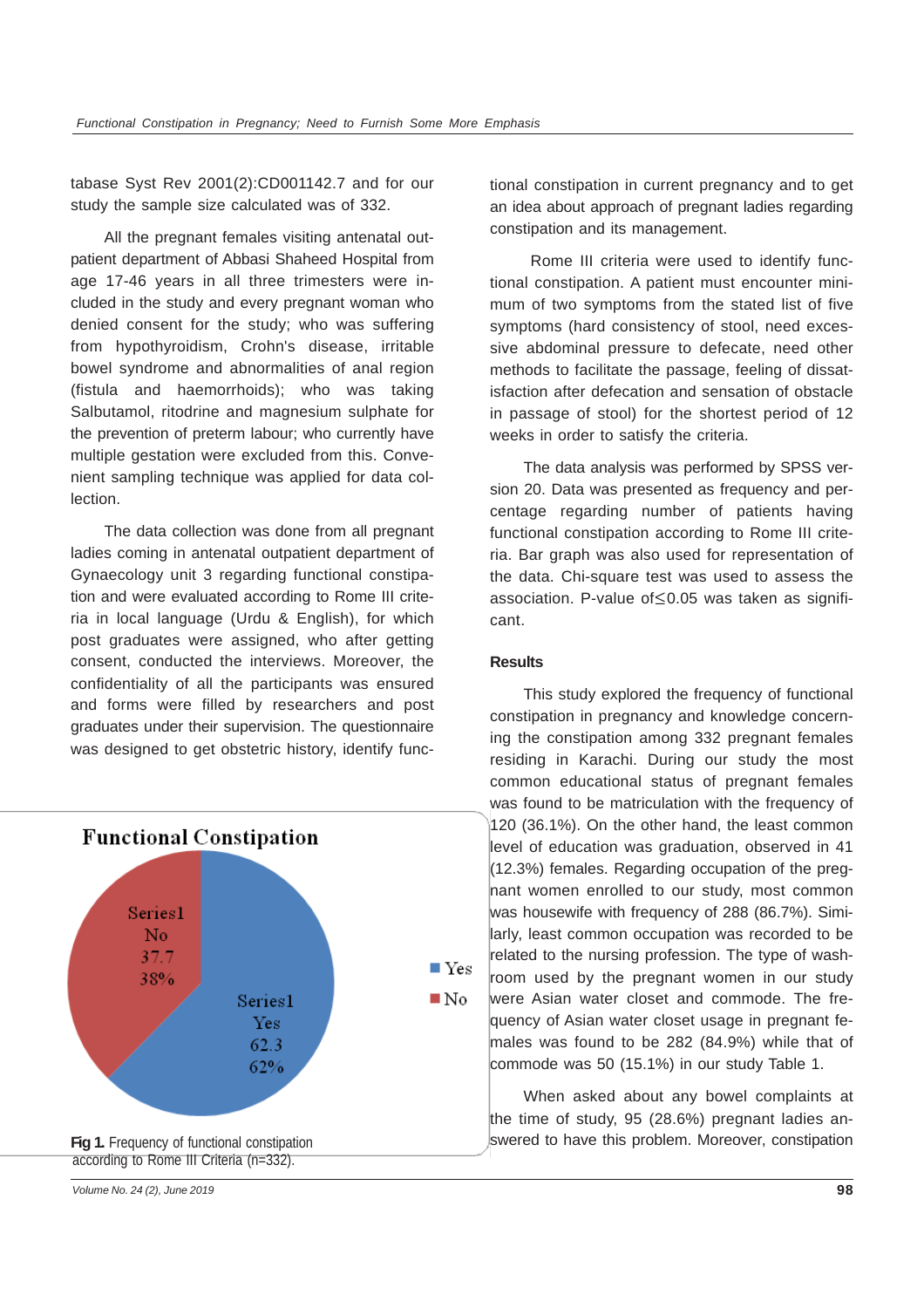had been reported by 191 (57.5%) pregnant females. Evaluating the awareness of constipation and its associated problems during pregnancy our study showed that 203 (61.1%) pregnant females responded positively to reporting doctor about constipation, when inquired while 129 (38.9%) denied. In addition to that 214 (64.5%) pregnant females were found to be aware of health complications associated with experiencing constipation during pregnancy Table 2.

Our study concluded a significant association (p<0.001) between females experiencing constipation in pregnancy and it being functional constipation, in accordance with that 184 (88.9%) pregnant ladies who were having constipation were found to have functional constipation according to the Rome III criteria while 7 (5.6%)having constipation did not meet the criteria of functional constipation Table 3.

Those pregnant women who practice self-management for constipation were found to be 157 (75.8%) while having functional constipation and the association has statistical significance (p<0.001). Furthermore, our study described that the type of measure used to resolve constipation and having functional constipation during pregnancy have a statistically significant association (0.010) and while encountering functional constipation the most commonly used measure was Ispaghol (Husk) and 74 (35.7%) pregnant females were using this. The observations of our study revealed that 89 (43.0%) pregnant ladies having functional constipation were having good awareness about constipation and its consequences in pregnancy while 44 (21.3%) ladies were unaware of the fact, additionally there was found an association statistically significant (p=0.005) between experiencing functional constipation and having awareness in this context Table 3.

Out of the total of 332 pregnant females, functional constipation was observed in 207 (62.3%) females according to the Rome Criteria Fig 1.

### **Discussion**

Constipation is a very prevalent gastrointestinal disturbance encountered by the world population. Several factors serve their role in its pathogenesis. Constipation which cannot not be explained as having anatomical or physiological aetiology is described as functional constipation<sup>2</sup>. Many studies have proven that it is more commonly seen in female population with greater occurrence during pregnancy2,11,12. The reason behind increased prevalence is being linked to the alteration in physiology during this period, which leads to the predisposing factors for gastrointestinal disturbances and therefore, pregnant females frequently encounter problems such as constipation, irritable bowel syndrome, diarrhoea and haemorrhoids<sup>22-24</sup>. Our study intended to explore the prevalence of functional constipation among pregnant female population of Karachi. Besides this, the level of awareness about the condition was also assessed.

During our study the usual educational status of pregnant females was found to be matriculation in 36.1% of females. Aziz KF et al., evaluated educational status of 370 pregnant females and concluded that most of them are graduated from secondary school<sup>25</sup>.

Our study results showed that 86.7% women were housewives and not involved in any occupation. Similar results were drawn by Aziz KF et al., according to which 65.9% pregnant women were housewives<sup>25</sup> Frequency of pregnant females encountering constipation during pregnancy was found to be between 11% to 38% by Vazquez et  $al<sup>22</sup>$ . On the contrary, the occurrence of constipation during pregnancy was observed to be present in 57.5% pregnant females in our study. Moreover, the frequency of the females having functional constipation was 88.9% in our study. Another work on this subject done from July 2012 till January 2014 and 1698 cases were studied the results showed similar findings of increased occurrence of functional constipation during pregnancy than otherwise<sup>2</sup>.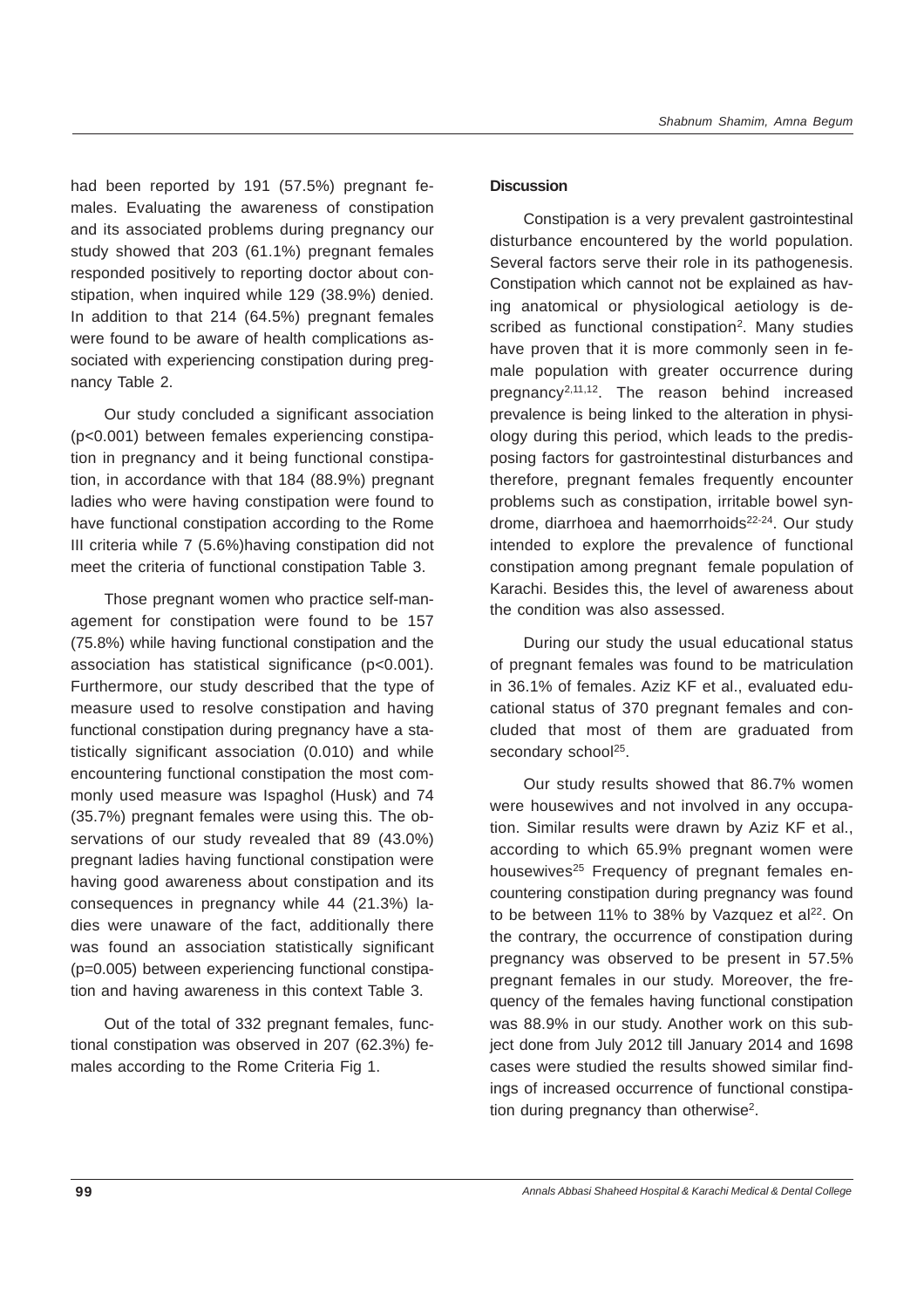It has been observed that among women who had constipation during pregnancy, the most common highest educational status was masters or higher<sup>2</sup>. While exploring the association of occupation on experiencing constipation during pregnancy, a study described more prevalence in females having professions which favour inactive lifestyles<sup>2</sup>. Our study suggested that housewife is the most common profession in pregnant women who have highest frequency of functional constipation. Shi W et al reported that upon inquiring about mode of delivery in pregnant females with functional constipation, 66.97% had their babies delivered via caesarean section in comparison to 27.29% of those whom did not have functional constipation<sup>2</sup>. In our study it was observed that 139 (67.1%) pregnant females with functional constipation delivered their babies via normal vaginal delivery while only 68 (32.9%) needed caesarean section. Gomes CF et al found that functional constipation was more prevalent during 1<sup>st</sup> trimester with frequency of 35% and  $2<sup>nd</sup>$  trimester with frequency of 39%14. A different study conducted on 104 pregnant ladies discovered that 75% of them had functional bowel disorder during first trimester<sup>18</sup>. Furthermore, Stukan M et al., described that  $1<sup>st</sup>$  trimester of pregnancy is more prone to encounter constipation<sup>23</sup>. Findings in our study concluded that functional constipation is more frequent among pregnant women in their 3<sup>rd</sup> trimester i.e. 47.8%.

According to a study conducted by Aziz KF et al 68.4% of pregnant women did not take any attempts to address their constipation during pregnancy25. Regarding management of constipation during pregnancy period, Turkina SV et al suggested that it must be ideally managed with dietary efforts and medicines should be avoided $24$ . Verghese TS et al supported this idea in their study and dietary remedies were described as increased fibre and fluid intake<sup>5</sup>. Furthermore, these dietary modifications have been proved to protect pregnant females from experiencing functional constipation in a study by Shi W et al<sup>2</sup>. On the contrary Farghali MM et al found no appreciable significance of dietary efforts in improving constipated condition during pregnancy11. Discovering association of management practices and presence of functional constipation, our study showed statistical significance (<0.001) with functional constipation being more common in pregnant women who are using measures to reduce the complaint as 75.8% of study participants fell in this category. Furthermore, there was an association, statistically significant (0.010) among different types of measures used for relieving constipation and experiencing functional constipation and most frequently used measure that was noted while having functional constipation was Ispaghol and 35.7% pregnant females were recorded to have functional constipation while using Ispaghol.

More research and studies are needed to determine the frequency in our obstetric population in various contexts as very scanty local data is available. More awareness of doctors, healthcare providers and midwives regarding diagnosis of functional constipation by using Rome III criteria is needed. The problem of constipation should be addressed early in antenatal period to improve quality of life of pregnant females and prevent complications.

## **Conclusion**

Functional constipation in a frequent complain effecting 62.3% of our pregnant women out of them 61% are aware and appreciate their bowel habits, 37.7% of women who are suffering from functional constipation had no idea about their constipation. This is what we need to emphasize on, these are the sufferers in silence.

#### **Conflict of Interests**

Authors have no conflict of interests and received no grant/funding from any organization.

**Table 1.** Descriptive analysis of demographic and general variables (n=332).

| Variables                    |                                                              | N                     | %                                |
|------------------------------|--------------------------------------------------------------|-----------------------|----------------------------------|
| Educational<br><b>Status</b> | Uneducated<br>Middle /Primary<br>Matriculate<br>Intermediate | 65<br>64<br>120<br>42 | 19.6%<br>19.3%<br>36.1%<br>12.7% |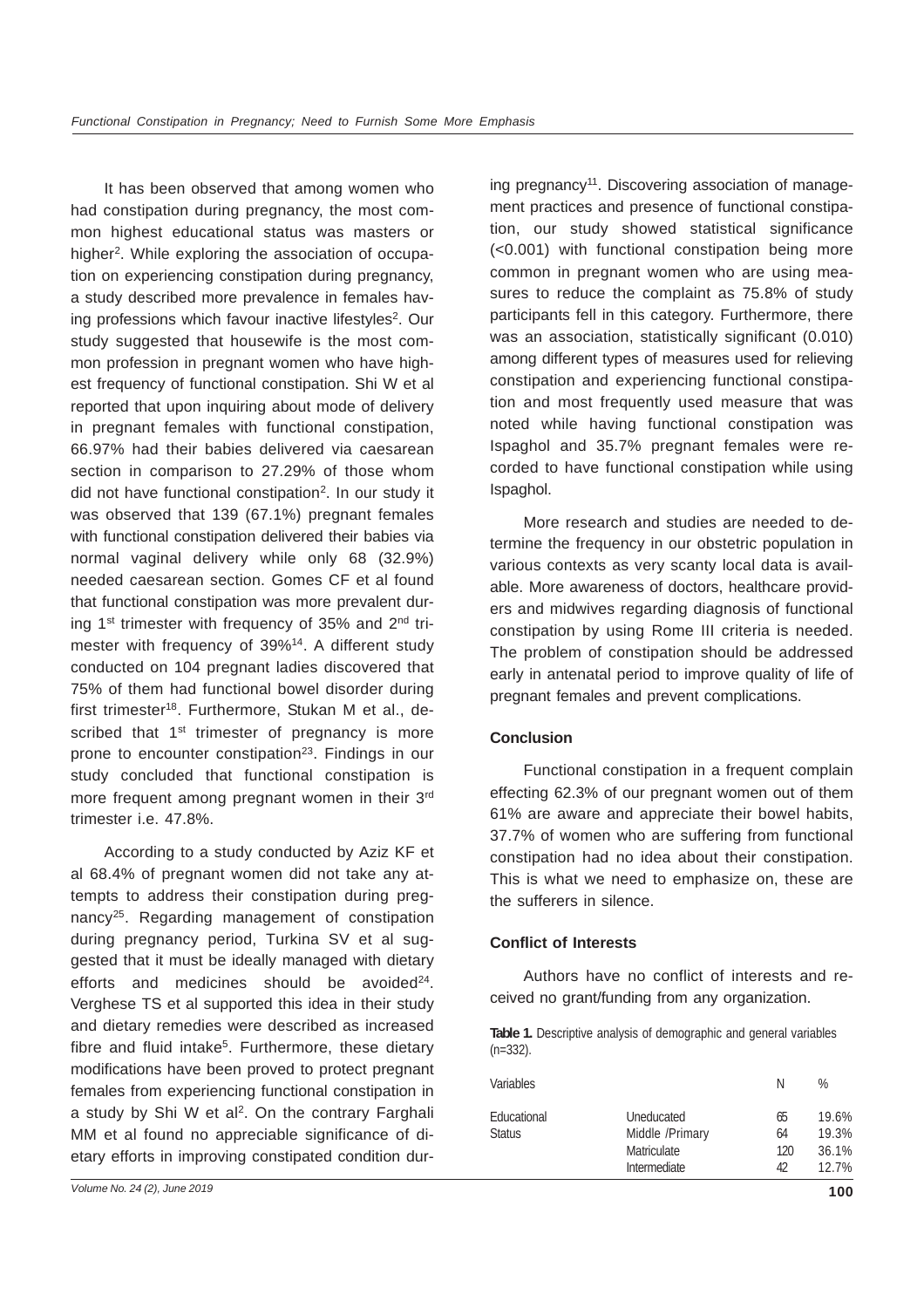|                         | Graduate                     | 41  | 12.3% |
|-------------------------|------------------------------|-----|-------|
| Occupation              | Housewife                    | 288 | 86.7% |
|                         | Teacher                      | 23  | 6.9%  |
|                         | <b>Nurse</b>                 | 2   | 0.6%  |
|                         | .Job                         | 19  | 5.7%  |
| Mode of Previous births | Normal(normal vaginal)       | 212 | 63.9% |
|                         | Operation(caesarean section) | 120 | 36.1% |
| Trimester of Pregnancy  | 1st                          | 54  | 16.3% |
|                         | 2 <sub>nd</sub>              | 106 | 31.9% |
|                         | 3rd                          | 172 | 51.8% |
| Housing                 | Temporary                    | 165 | 49.7% |
|                         | Permanent                    | 167 | 50.3% |
| Type of Washroom        | Water closet (WC)            | 282 | 84.9% |
|                         | Commode                      | 50  | 15.1% |
|                         |                              |     |       |

**Table 2.** Descriptive analysis of patients according to Rome IIIcriteria and their awareness score(n=332).

|                                                                                | <b>Yes</b><br>Ν | $\%$ | Nο<br>N         | %     |
|--------------------------------------------------------------------------------|-----------------|------|-----------------|-------|
| Straining during at least 25% of defecation                                    | 177             | 53.3 | 155             | 46.7  |
| Lumpy or hard stools in at least                                               | 174             | 52.4 | 158             | 47.6  |
| 25% of defecation                                                              |                 |      |                 |       |
| Sensation of incomplete evacuation for                                         | 140             | 42.2 | 192             | 57.8  |
| at least 25% of defecation                                                     |                 |      |                 |       |
| Sensation of ano-rectal obstruction/blockage<br>for at least 25% of defecation | 132             | 39.8 | 200             | 60.2  |
| Manual manoeuvres to facilitate at least                                       | 53              | 16.0 | 279             | 84.0  |
| 25% of defecation (digital evacuation or                                       |                 |      |                 |       |
| supports of the pelvic floor)                                                  |                 |      |                 |       |
| Fewer than three defecations per week                                          | 121             | 36.4 | 211             | 63.6  |
| Loose stools are rarely present without                                        | 117             | 35.2 | 215             | 64.8  |
| the use of laxatives                                                           |                 |      |                 |       |
| Irritable Bowel Syndrome insufficient criteria                                 | 88              | 26.5 | 244             | 73.5  |
| Did you tell your doctor about constipation?                                   | 203             | 61.1 | 129             | 38.9  |
| Did the attending doctor ask specifically                                      | 229             | 69.0 | 10 <sup>1</sup> | 331.0 |
| about constipation?                                                            |                 |      |                 |       |
| Measures used for constipation?                                                | 200             | 60.2 | 132             | 39.8  |
| Do you know that constipation can                                              | 188             | 56.6 | 144             | 43.4  |
| cause haemorrhoids?                                                            |                 |      |                 |       |
| Do you know that constipation can<br>cause health issues?                      | 214             | 64.5 | 118             | 35.5  |

**Table 3.** Association of functional constipation with level of awareness (n=332). and measures used for its cure.

| Variables                                    |                                                                                             | Yes<br>$n$ (%) | Functional Constipation p-value<br>Νo<br>n(%)                                            |       |
|----------------------------------------------|---------------------------------------------------------------------------------------------|----------------|------------------------------------------------------------------------------------------|-------|
| Type of Measures<br>used For<br>Constipation | Ispaghol (Husk)<br>Fruits & Vegetables<br>Homemade Remedy 39 (18.8) 22 (17.6)<br>Allopathic |                | 74 (35.7) 41 (32.8)<br>45 (21.7) 46 (36.8)<br>49 (23.7) 16 (12.8)                        | 0.010 |
| Awareness Score                              | Good Awareness<br>Awareness<br><b>Slight Awareness</b><br>No Awareness                      |                | 89 (43.0) 38 (30.4)<br>38 (18.4) 29 (23.2)<br>36 (17.4) 13 (10.4)<br>44 (21.3) 45 (36.0) | 0.005 |

## **References**

- Mahamane S, Jinsong L, Mahaman Y. Functional bowel disorders and functional abdominal pain: Prevalence and symptoms characteristics in outpatient gastroenterology clinic. Donnish Journal of Medicine and Medical Sciences (Wuhan, China)2015;2:36 46.
- 2- Shi W, Xu X, Zhang Y, Guo S, Wang J, Wang J. Epidemiology and Risk Factors of Functional Constipation in Pregnant Women. PLoS One2015;10:1-10. [DOI: 10.1371/ journal.pone.0133521]
- 3- Forootan M, Bagheri N, Darvishi M. Chronic constipation, A review of literature. Medicine2018;97:1- 9. [DOI: 10.1097/MD.0000000000010631]
- 4- Elsagh M, Fartookzadeh M, Adibi P, AminiBehbahani F, Kamalinejad M. Basic temperament among patients with functional constipation. Iran J Public Health2015;44(10):1438 9.
- 5- Verghese TS, Futaba K, Latthe P. Constipation in pregnancy. The Obstetrician & Gynaecologist [Online]2015;17:111-5. Available from: https:// obgyn.onlinelibrary.wiley.com/doi/pdf/10.1111/ tog.12179. Accessed on July 12, 2019. [DOI: 10.1111/tog.12179].
- 6- National Institute of Health and Care Excellence. Constipation: Clinical Knowledge Summaries. [Online] London: National Institute of Health and Care Excellence;2014. Available from: http:// cks.nice.org.uk/Constipation. Accessed on July 12, 2019.
- 7- Chen H, Huang X, Guo X, Peddada S. Individual and joint prevalence of three nonmotor symptoms of PD in the US general population. Mov Disord 2014;29:1316-1319. [DOI: 10.1002/mds.25950]
- 8- Dorn S, Lembo A and Cremonini F. Opioid-induced bowel dysfunction: Epidemiology, pathophysiology, diagnosis, and initial therapeutic approach. Am J Gastroenterol Suppl 2014;2:31-7. [DOI: 10.1038/ajgsup.2014.7]
- 9- Enck P, Leinert J, Smid M, Köhler T, Kiuntke JS. Prevelance of constipation in German population -a representative survey (GECCO). United Euro-<br>pean Gastroenterol J2016;4:429-37. IDOI: pean Gastroenterol J2016;4:429-37. [DOI: 10.1177/2050640615603009]
- 10- Lim YJ, Rosita J, Chieng JY, Hazizi AS. The Prevalence and Symptoms Characteristic of Functional Constipation Using Rome III Diagnostic Criteria among Tertiary Education Students. PLoS One2016;11:1-14. [DOI: https://doi.org/10.1371/ journal.pone.0167243].
- 11- Farghali MM, Albdelazim IA, Awadalla AM, Khalifa AAA, Elshehawy Y, Omu AE, et al. Effect of Progesterone Therapy versus Diet Modification on Constipation during Pregnancy. Journal of Basic